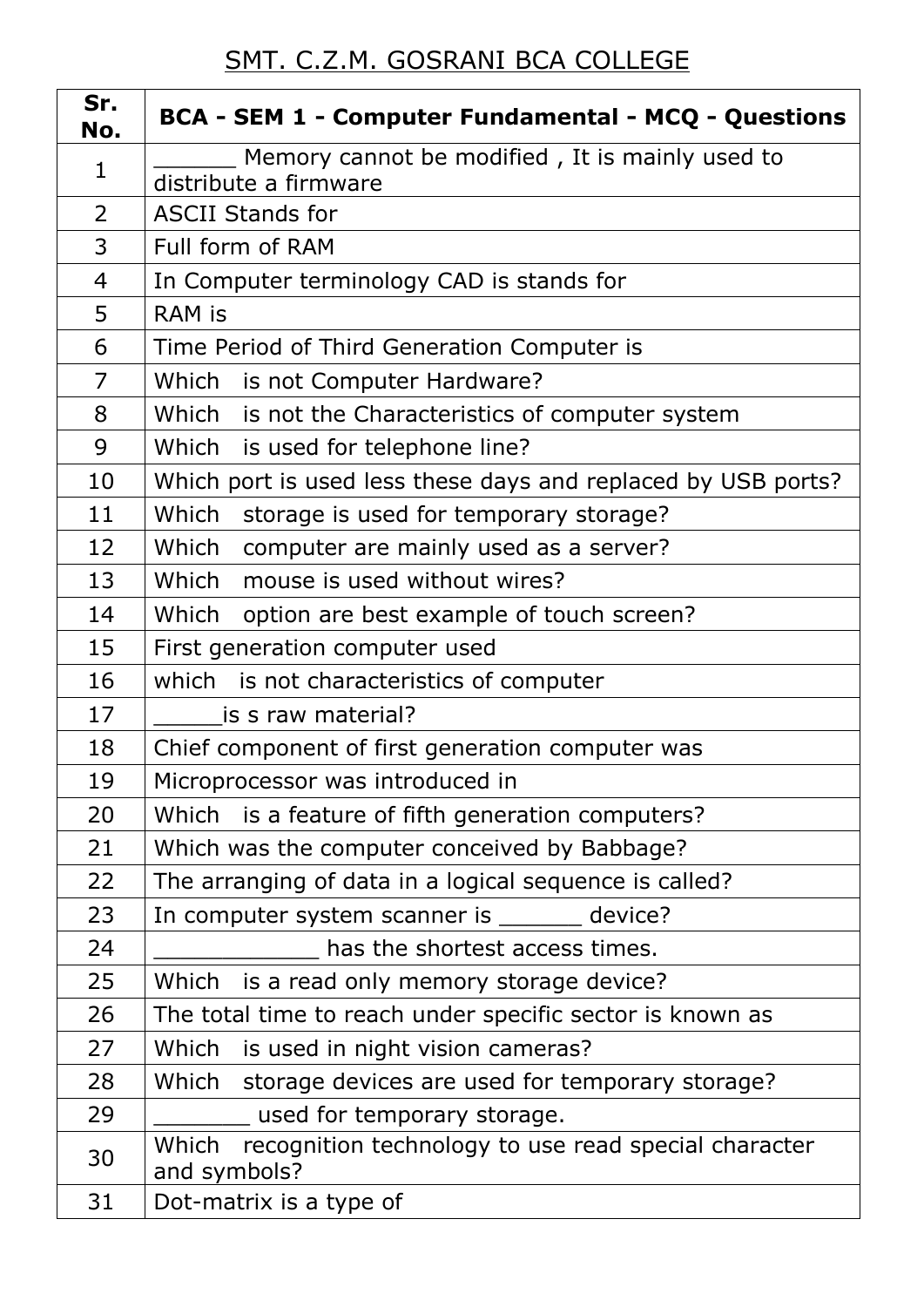| 32 | A kind of serial dot-matrix printer that forms characters with<br>ink sprayed dots is called                    |
|----|-----------------------------------------------------------------------------------------------------------------|
| 33 | Which is not input device                                                                                       |
| 34 | Which is standard input device                                                                                  |
| 35 | Who founded mouse?                                                                                              |
| 36 | Mouse is ____________device                                                                                     |
| 37 | Which is not a point-and-draw device?                                                                           |
| 38 | Touch screen was found in the year of ____                                                                      |
| 39 | Joy stick was found in the year of ____                                                                         |
| 40 | Full form of VDE is                                                                                             |
| 41 | Track ball was found in                                                                                         |
| 42 | A device used for video games, flight simulators, training<br>simulators and for controlling industrial robots. |
| 43 | Hammer is used in which device?                                                                                 |
| 44 | Which is not an output device?                                                                                  |
| 45 | Which can be used to print flax banners?                                                                        |
| 46 | A printer is a                                                                                                  |
| 47 | DPI means                                                                                                       |
| 48 | is bunch of instructions which is used to do some<br>specific operation using some particular language.         |
| 49 | acts as an interface between hardware and                                                                       |
| 50 | application software<br>Pixel stands for                                                                        |
| 51 | Which can be used to print flax banners?                                                                        |
| 52 | is mostly used for virtual reality system?                                                                      |
|    | Which output device is used for translating information from a                                                  |
| 53 | computer into pictorial form on paper?                                                                          |
| 54 | To produce high quality graphics (hardcopy) in color, you<br>would want to use a/n                              |
| 55 | The output quality of a printer is measured by                                                                  |
| 56 | Which storage devices can store maximum amount of data?                                                         |
| 57 | Which is not a part of a digitizer?                                                                             |
| 58 | Give correct full form of led.                                                                                  |
| 59 | Give correct full form of alu.                                                                                  |
| 60 | Give correct full form of cu.                                                                                   |
| 61 | The primary storage device is                                                                                   |
| 62 | The word computer comes from the word                                                                           |
| 63 | 1 nibble equals to                                                                                              |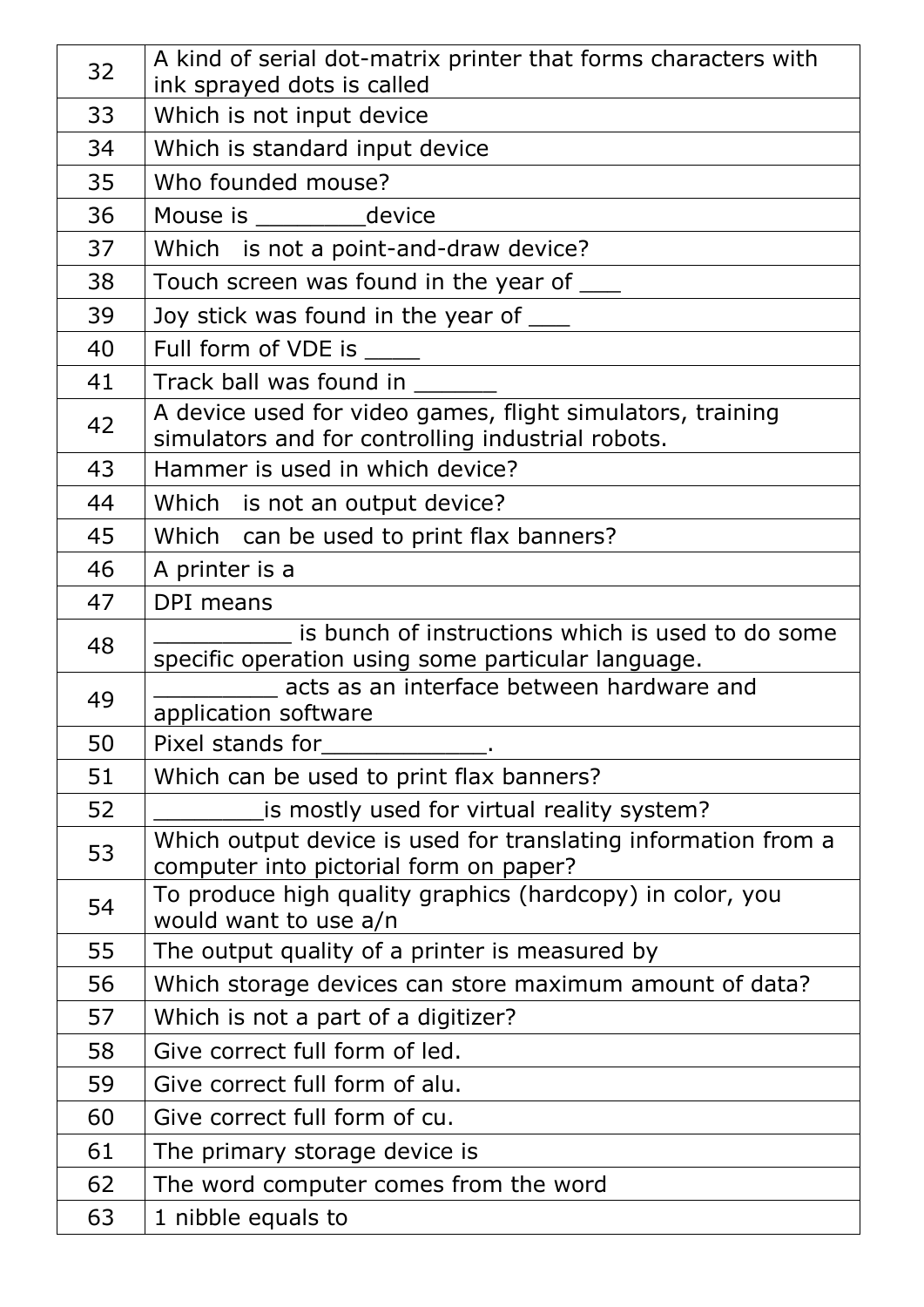| 64 | what is binary equivalent of hexadecimal B                                                                                                 |
|----|--------------------------------------------------------------------------------------------------------------------------------------------|
| 65 | Which is not correct number                                                                                                                |
| 66 | Which Language that Computer can Understand & Execute?                                                                                     |
| 67 | $1 GB =$                                                                                                                                   |
| 68 | $1$ Byte = ___________ nibble.                                                                                                             |
| 69 | Which is not positional number system?                                                                                                     |
| 70 | Decimal equivalent of (00011001)2 is                                                                                                       |
| 71 | A word DOT-MATRIX is one type of ____________.                                                                                             |
| 72 | To produce high quality graphics (hardcopy) in color, you<br>would want to use                                                             |
| 73 | Printing Speed can be measured in _                                                                                                        |
| 74 | Which options can be put under Non CRT display technology?                                                                                 |
| 75 | Tiny nozzles of printer head is called _______.                                                                                            |
| 76 | In computer system Light Pen is _______ device?                                                                                            |
| 77 | In computer system Speakers are ______ device?                                                                                             |
| 78 | full form of POS                                                                                                                           |
| 79 | The amount of time it takes for the disk to rotate until the<br>required location on the disk reaches the read/write head.                 |
| 80 | FULL FORM OF MIDI                                                                                                                          |
| 81 | A disk is divided into many circular _________.                                                                                            |
| 82 | The time required by the read/write head to move from one<br>track to another.                                                             |
| 83 | Full Form of CRT                                                                                                                           |
| 84 | Full Form of OLED                                                                                                                          |
| 85 | Which is Non-CRT Display Unit?                                                                                                             |
| 86 | is Microsoft online file storage service for storing<br>data in the cloud by using its own infrastructure.                                 |
| 87 | A type of flat panel display that uses small cells containing<br>ionized gas that responds to electric fields                              |
| 88 | What are comes in category of Optical Storage Media?                                                                                       |
| 89 | solid-state drive is known as                                                                                                              |
| 90 | A flat-panel display electronically modulated that uses the<br>light-modulating properties of liquid crystals combined with<br>polarizers. |
| 91 | Each sector stores a fixed amount of ___________ for HDDs user-<br>accessible data.                                                        |
| 92 | Each track of a magnetic disk is subdivided into __________.                                                                               |
| 93 | is negligible as compared to seek time and latency.                                                                                        |
| 94 | Full Form of FAT                                                                                                                           |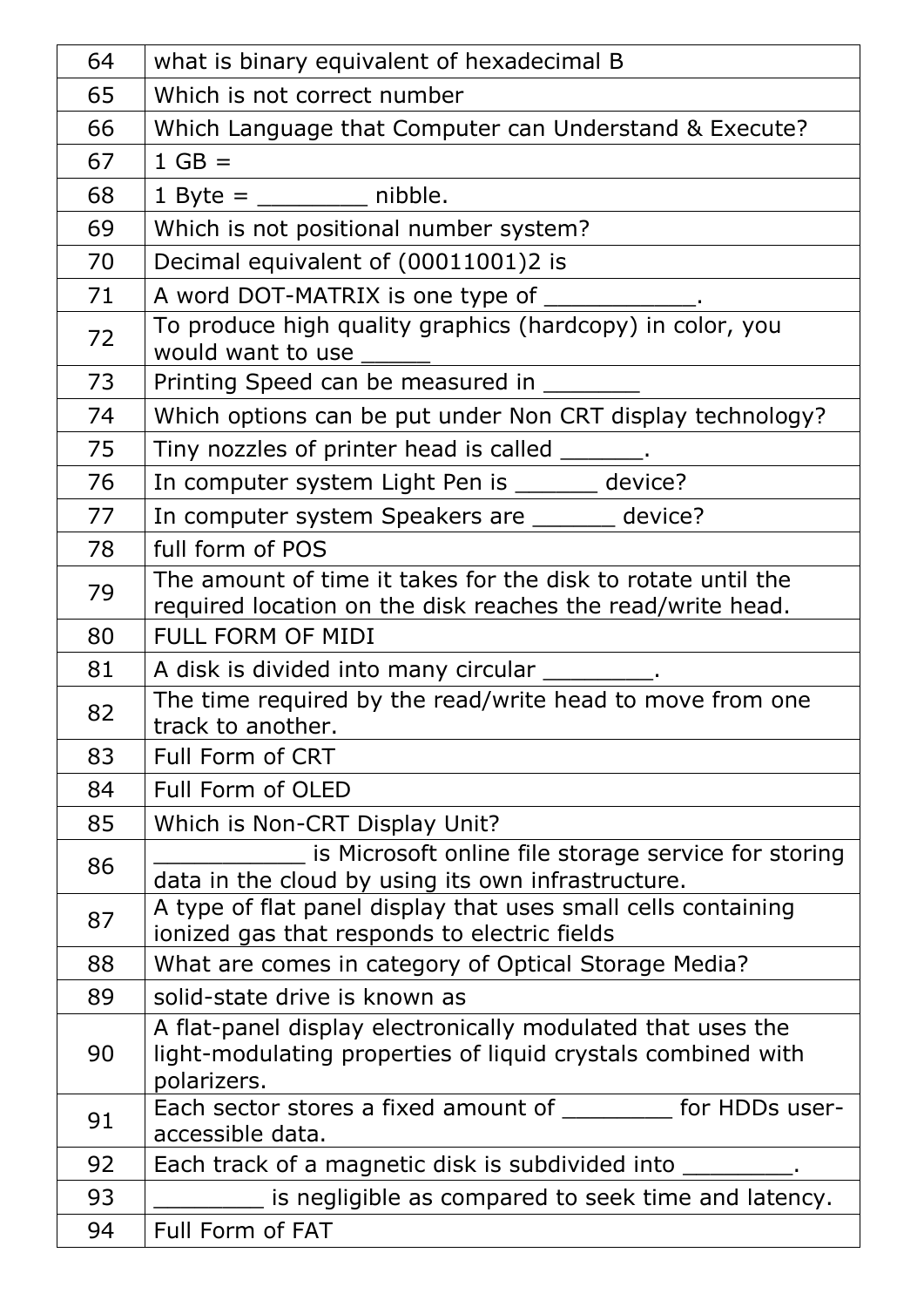| 95  | A Round flat piece of flexible Plastic disk is encased in a square<br>plastic or vinyl jacket cover that is called as |
|-----|-----------------------------------------------------------------------------------------------------------------------|
| 96  | A Light sensitive device that converts drawing printed text or                                                        |
|     | other images into digital form is                                                                                     |
| 97  | Most important advantage of an IC is its                                                                              |
| 98  | The device that can both feed data into and accept data from a<br>computer is                                         |
| 99  | A modern digital computer has                                                                                         |
| 100 | A pen shaped device which can sense light, and is used to                                                             |
|     | point at spots on a video screen.                                                                                     |
| 101 | 1 byte equals                                                                                                         |
| 102 | 32 bit equals                                                                                                         |
| 103 | 1 KB equals                                                                                                           |
| 104 | Which input device convert your voice into digital form?                                                              |
| 105 | Which input device is mostly used in bank?                                                                            |
| 106 | full form of PPM                                                                                                      |
| 107 | How many function keys are there in keyboard?                                                                         |
| 108 | full form of OBR                                                                                                      |
| 109 | CPU is a processor made up of the ALU and ______.                                                                     |
| 110 | UNIVAC and ENIAC computers are example of                                                                             |
|     | generation computing devices.                                                                                         |
|     | Which characteristic is suitable for computer for the statement                                                       |
| 111 | - Unlike human being a computer free from monotony,<br>tiredness and lack of communication?                           |
|     | Which characteristic presents in the statement - Computer can                                                         |
| 112 | perform various types of task at a time without any single                                                            |
|     | error.                                                                                                                |
|     | Nowadays, High-performance __________________ computer                                                                |
| 113 | systems are widely used in business, engineering, in                                                                  |
|     | manufacturing and even at home.<br>India had developed the PARAM-10000 super computer in the                          |
| 114 | year                                                                                                                  |
| 115 | Storage does not lose the data when the device is                                                                     |
|     | powered down.                                                                                                         |
| 116 | ASCII Stands for                                                                                                      |
| 117 | generally used to hold the program being currently<br>executed in the computer.                                       |
| 118 | Full form of EPROM                                                                                                    |
| 119 | In Computer terminology 'CAD' is stands for                                                                           |
| 120 | Which is used in First generation computer?                                                                           |
| 121 | Microprocessor was introduced in which generation?                                                                    |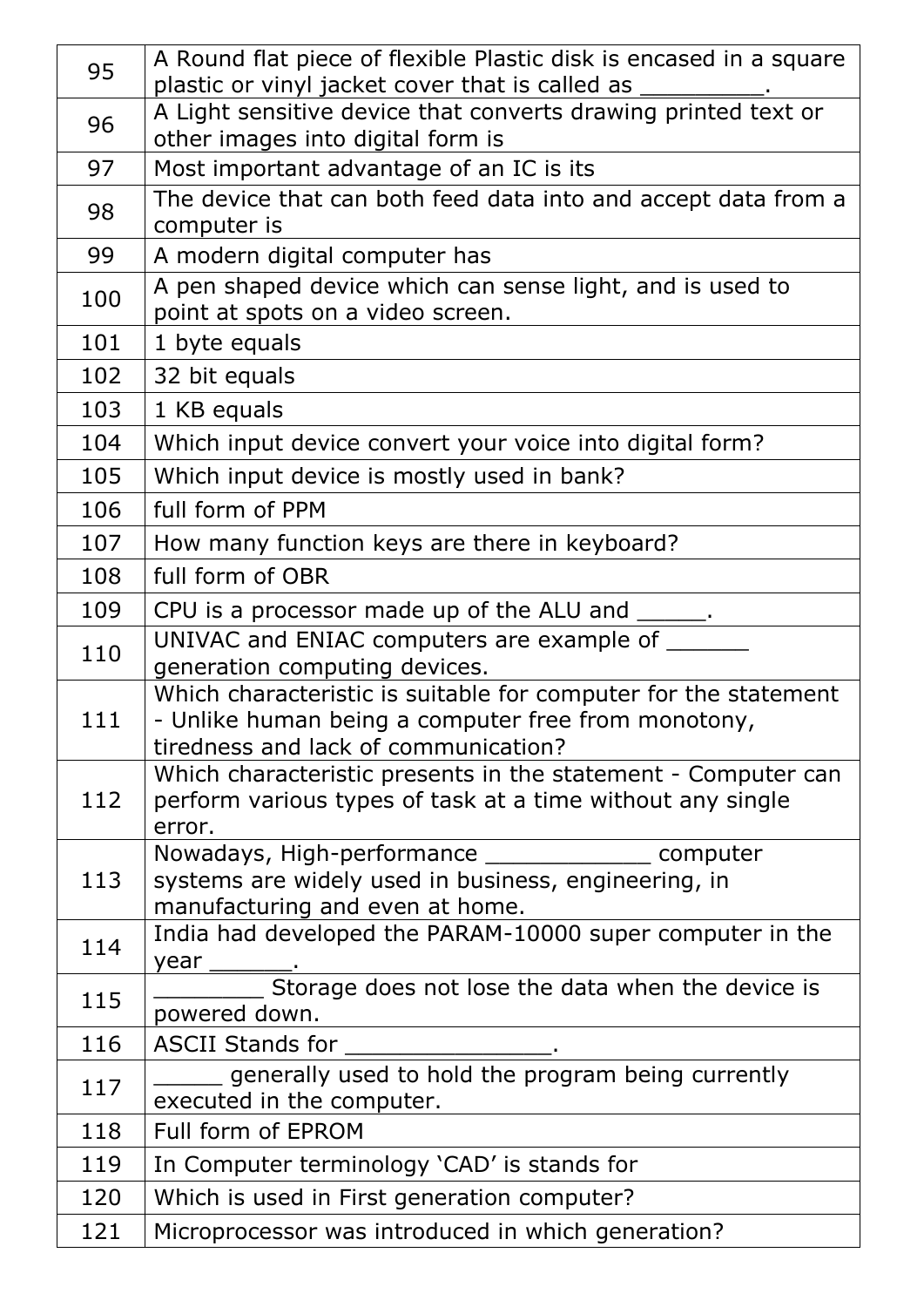| 122 | Full form of MICR                                                                                                                                          |
|-----|------------------------------------------------------------------------------------------------------------------------------------------------------------|
| 123 | Which is a Non-impact Printer?                                                                                                                             |
| 124 | Full form of LCD                                                                                                                                           |
| 125 | Which input device is used to read the BAR CODE?                                                                                                           |
| 126 | Which input device is basically used by banks to provide facility<br>in the processing of Cheque?                                                          |
| 127 | Which device we need to edit text that has been read by<br>scanner?                                                                                        |
| 128 | Which device is widely used to evaluate the multiple choice<br>questions in education examination assessments, recruitment<br>process or in voting system? |
| 129 | Which is a primary input device of computer?                                                                                                               |
| 130 | The most commonly used layout for keyboard is _                                                                                                            |
| 131 | Which printer provides resolution from 300 to 1200 DPI?                                                                                                    |
| 132 | Printers do not make contact with paper to produce<br>text and graphics on paper.                                                                          |
| 133 | What is Binary equivalent to Decimal 19?                                                                                                                   |
| 134 | What is Octal equivalent to Binary 1111?                                                                                                                   |
| 135 | What is Hexadecimal equivalent to Decimal 271?                                                                                                             |
| 136 | What is Decimal equivalent to Binary 10011?                                                                                                                |
| 137 | What is Hexadecimal equivalent to Binary 10011?                                                                                                            |
| 138 | modulates and demodulates electrical signals sent<br>A<br>through phone lines, coaxial cables, or other types of wiring                                    |
| 139 | is a framework for gathering, managing, and<br>A<br>analyzing data for the science of geography.                                                           |
| 140 | Bluetooth enable device has an individual identity in a form of                                                                                            |
| 141 | Which type of data set is not used in GIS related software's?                                                                                              |
| 142 | The point data feature can be used to represent __                                                                                                         |
| 143 | GIS deals with which kind of data?                                                                                                                         |
| 144 | Which statements is true about the capabilities of GIS?                                                                                                    |
| 145 | At what frequencies do Wi-Fi radios make transmissions?                                                                                                    |
| 146 | Which is not used in Wi-Fi data transmissions?                                                                                                             |
| 147 | WIFI stands for                                                                                                                                            |
| 148 | A Wi-Fi enabled device can be                                                                                                                              |
| 149 | Full form of GIS is                                                                                                                                        |
| 150 | GIS uses the information from which sources?                                                                                                               |
| 151 | ATM stands for                                                                                                                                             |
| 152 | CDMA as per telecommunication stands for                                                                                                                   |